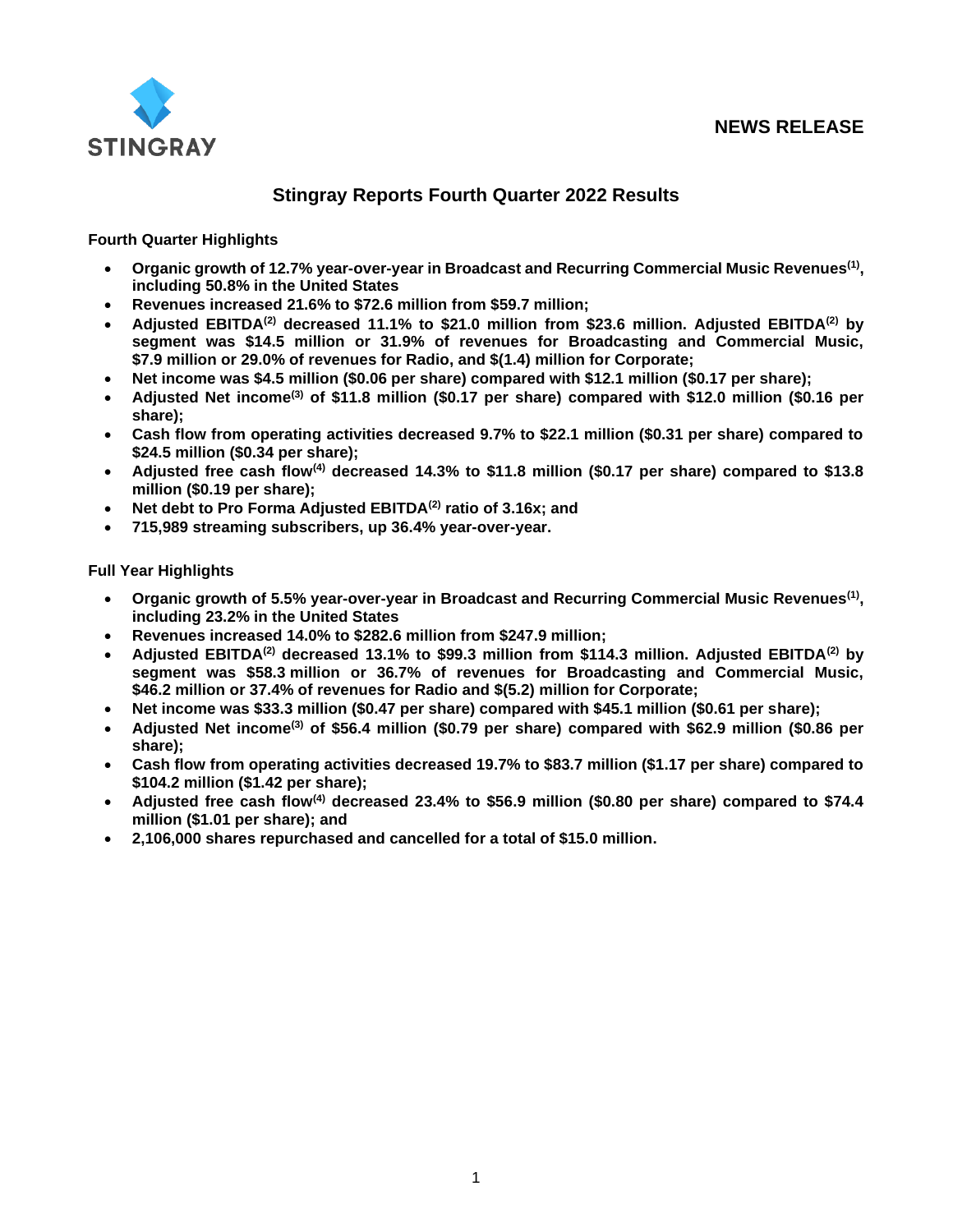**Montreal, June 7, 2022 –** Stingray Group Inc. (TSX: RAY.A; RAY.B) (the "Corporation"; "Stingray"), a leading distributor of audio and video music brands in the world, today announced its financial results for the fourth quarter and fiscal year ended March 31, 2022.

| <b>Financial Highlights</b><br>(in thousands of Canadian dollars, except<br>per share data) | Three months ended<br>March 31 |        |        | <b>Twelve months ended</b><br>March 31 |         |        |
|---------------------------------------------------------------------------------------------|--------------------------------|--------|--------|----------------------------------------|---------|--------|
|                                                                                             | 2022                           | 2021   | %      | 2022                                   | 2021    | $\%$   |
| Revenues                                                                                    | 72.644                         | 59,740 | 21.6   | 282,626                                | 247,857 | 14.0   |
| Adjusted EBITDA <sup>(2)</sup>                                                              | 21,023                         | 23,638 | (11.1) | 99,269                                 | 114,268 | (13.1) |
| Net income                                                                                  | 4,466                          | 12.077 | (63.0) | 33,287                                 | 45.104  | (26.2) |
| Per share $-$ diluted $(\$)$                                                                | 0.06                           | 0.17   | (64.7) | 0.47                                   | 0.61    | (24.2) |
| Adjusted Net income <sup>(3)</sup>                                                          | 11.780                         | 11.981 | (1.7)  | 56,389                                 | 62,855  | (10.3) |
| Per share – diluted $(\$)^{(3)}$                                                            | 0.17                           | 0.16   | 6.3    | 0.79                                   | 0.86    | (8.1)  |
| Cash flow from operating activities                                                         | 22,127                         | 24,514 | (9.7)  | 83,663                                 | 104,246 | (19.7) |
| Adjusted free cash flow <sup>(4)</sup>                                                      | 11,833                         | 13,808 | (14.3) | 56,933                                 | 74,359  | (23.4) |

(1) Recurring Commercial Music revenues include subscriptions and usage in addition to fixed fees charged to our customers on a monthly, quarterly and annual basis for continuous music services and excludes credits to clients related to the COVID-19 pandemic. Non-recurring revenues mainly include advertising, support, installation, equipment, one-time fees and discontinued operations

(2) Adjusted EBITDA is a non-IFRS measure and is defined as net income before net finance expense (income), change in fair value of investments, income taxes, depreciation and write-off of property and equipment, depreciation of right-of-use assets, amortization of intangible assets, share-based compensation, performance and deferred share unit expense, and acquisition, legal, restructuring and other expenses.

(3) Adjusted Net income is a non-IFRS measure and is defined as net income before change in fair value of investments, mark-to-market losses (gains) on derivative instruments, amortization of intangible assets, share-based compensation, performance and deferred share unit expense, and acquisition, legal, restructuring and other expenses, net of related income taxes.

(4) Adjusted free cash flow is a non-IFRS measure and is defined as cash flow from operating activities less capital expenditures, interests paid and repayment of lease liabilities, plus acquisition, legal, restructuring and other expenses, and adjusted for unrealized gain or loss on foreign exchange and for the net change in non-cash working capital items.

(5) Pro Forma Adjusted EBITDA is calculated as the Corporation's last twelve months Adjusted EBITDA, plus synergies and pro forma Adjusted EBITDA for the months prior to the acquisitions which are not already reflected in the results.

Reporting on Stingray's fiscal 2022 and fourth quarter performance, President, Co-Founder and CEO Eric Boyko stated: "We are encouraged by our fiscal 2022 results with revenues increasing 14.0% to \$282.6 million, reflecting a return to normal business activities post-pandemic and the InStore Audio Network acquisition. Although adjusted EBITDA declined 13.1% compared to 2021, when contributions from the Canadian Emergency Wage Subsidy (CEWS) program are excluded, Adjusted EBITDA actually increased. We also continued investing in high-growth areas, notably in Retail Media. As always, our capital allocation strategy rewarded shareholders by returning more than \$36 million to them in the form of shares repurchased and dividends."

"In the fourth quarter of 2022, our revenues improved 21.6% to \$72.6 million largely due to the same factors impacting full-year results, along with an increase in equipment and installation sales related to digital signage. Adjusted EBITDA in the fourth quarter declined 11.1% mainly due to lower CEWS and higher operating costs related to a return to normal commercial operations."

"Turning to our Broadcasting and Commercial Music business, revenue grew 6.0% in 2022, driven by the Calm Radio and InStore Audio Network acquisitions. The Retail Media segment holds much promise for fiscal 2023 based on growing demand for highly customizable audio ads within Retail Media and recent partnerships announced with Walmart Canada and Metro Inc. Under the agreement with Walmart Canada, Stingray is providing digital in-store audio advertising capabilities to boost the retail giant's influence with the 1.5 million shoppers who visit its 400 stores daily across Canada. Similarly, Stingray's audio ads will enable Metro to connect and remain top-of-mind with discerning consumers during their in-store shopping experience within the approximately 1,100 Metro network of grocery stores and pharmacies."

"Free ad-supported TV (FAST) represents another key growth vehicle for Stingray's Broadcasting and Commercial Music segment. During the fourth quarter, we launched 17 FAST channels on the streaming platform Galaxy TV in Canada and the United States. Likewise, we announced a FAST channel distribution agreement with TCL Electronics for its smart TVs in Australia, Brazil, India, Mexico and the United States after the year-end. As part of the deal, TCL will make available advertising-based, video-on-demand (AVOD) packages to viewers, including karaoke and concerts combined with beautiful imagery from the four corners of the globe. As a result, we're targeting strong revenue opportunities in FAST channels as TV viewing habits evolve."

"During the past year, the Radio segment continued its recovery, despite softness in some traditional end-markets that have not fully resumed advertising spending. Our radio network performed relatively well in local markets with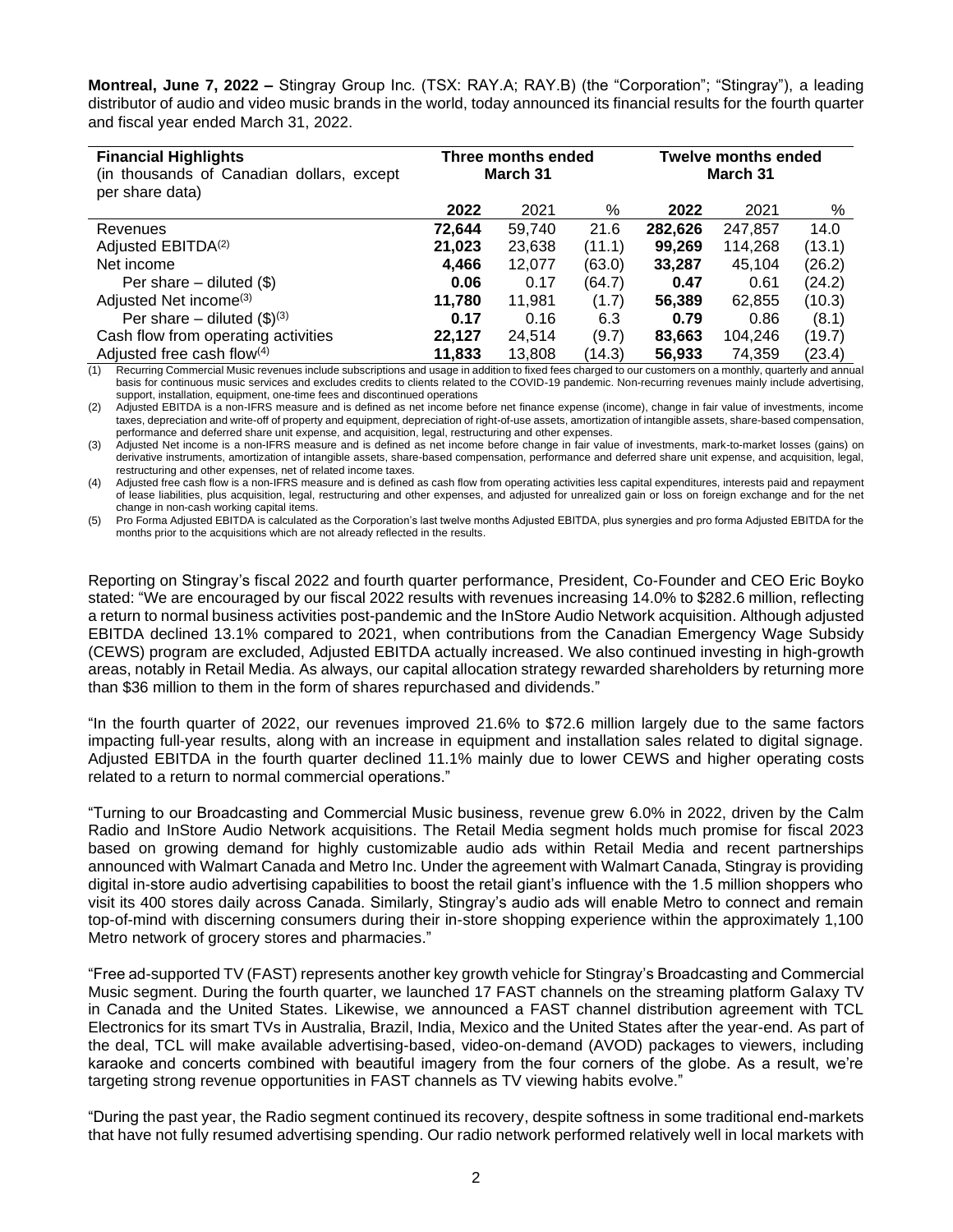growth in digital radio providing incremental revenue. As a result, radio revenues improved 26.3% year-over-year. We are pleased by the overall performance of our Radio business, in particular the strong cash flow it generates."

"Following a year of transition, we look forward to fiscal 2023 as we invest in key, high-growth vectors such as Retail Media, FAST channels, Chatter and the automobile sector. Our capital allocation strategy will be striking a balance between returning money to shareholders, and continuing to reduce our debt," Mr. Boyko concluded.

#### **Fourth Quarter Results**

Revenues in the fourth quarter increased \$12.9 million, or 21.6%, to \$72.6 million from \$59.7 million in the fourth quarter of 2021. The increase was primarily due to the acquisition of InStore Audio Network, gradual easing of COVID-19 restrictions and the return to normal commercial operations, as well as an increase in equipment and installation sales related to digital signage.

Revenues in Canada improved \$5.0 million, or 13.7%, to \$40.5 million from \$35.5 million in the same period in 2021. The growth was primarily due to the gradual easing of COVID-19 restrictions and the return to normal commercial operations. Revenues in the United States surged \$8.7 million, or 84.7%, to \$19.1 million from \$10.4 million a year ago. The increase was primarily due the acquisition of InStore Audio Network and to additional subscription revenues. Revenues in Other countries declined \$0.8 million, or 5.3%, to \$13.0 million from \$13.8 million in the fourth quarter of 2021. The decrease can be attributed to a negative foreign exchange rate impact.

Broadcasting and Commercial Music revenues in the fourth quarter of 2022 increased \$9.8 million, or 27.4%, to \$45.6 million from \$35.8 million in the fourth quarter of 2021. The growth was driven by the acquisition of InStore Audio Network and additional subscription revenues.

For the fourth quarter of 2022, Radio revenues grew \$3.1 million, or 12.9%, to \$27.1 million from \$24.0 million in the same period of 2021. This increase was largely due to the gradual easing of COVID-19 restrictions and return to normal commercial operations.

Adjusted EBITDA in the fourth quarter of 2022 decreased \$2.6 million, or 11.1%, to \$21.0 million from \$23.6 million in the fourth quarter of 2021. Adjusted EBITDA margin in the fourth quarter of 2022 reached 28.9% compared to 39.6% in the same period last year. The decrease can be attributed to lower CEWS and higher operating costs due to the return to normal commercial operations. These factors were partially offset by higher revenues in the Radio segment and by the acquisition of InStore Audio Network.

For the fourth quarter of 2022, net income totaled \$4.5 million (\$0.06 per share) compared to \$12.1 million (\$0.17 per share) in the fourth quarter of 2021. The decrease was mainly related to a lower gain on derivative financial instruments and a foreign exchange loss, partially offset by a lower income tax expense. Adjusted net income amounted to \$11.8 million (\$0.17 per share) in the fourth quarter compared to \$12.0 million (\$0.16 per share) in the same period last year. The decrease was mainly caused by a lower gain on foreign exchange, partially offset by a decrease in the fair value of contingent consideration.

Cash flow generated from operating activities amounted to \$22.1 million in the fourth quarter of 2022 compared to \$24.5 million in the fourth quarter of 2021. The decrease can be attributed to higher restructuring and other expenses, lower foreign exchange gain as well as lower operating results. These factors were partially offset by the positive change in non-cash operating items. Adjusted free cash flow generated in the fourth quarter of 2022 totaled \$11.8 million compared to \$13.8 million in the same period last year. The decrease was mainly related to lower operating results, partially offset by lower interest paid.

As of March 31, 2022, the Corporation had cash and cash equivalents of \$14.6 million, subordinated debt of \$25.4 million and credit facilities of \$358.2 million, of which approximately \$78.7 million was available.

#### **Year-End Results**

Fiscal 2022 revenues increased \$34.7 million, or 14.0%, to \$282.6 million from \$247.9 million in fiscal 2021. The increase was primarily due to gradual easing of COVID-19 restrictions and return to normal commercial operations and to the acquisition of InStore Audio Network.

Adjusted EBITDA in fiscal 2022 decreased \$15.0 million, or 13.1%, to \$99.3 million from \$114.3 million in fiscal 2021. Adjusted EBITDA margin in fiscal 2022 reached 35.1% compared to 46.1% in 2021. The decline in adjusted EBITDA can be attributed to lower CEWS and higher operating costs, partially offset by higher revenues in the Radio segment, all caused by the gradual easing of COVID-19 restrictions and return to normal commercial operations.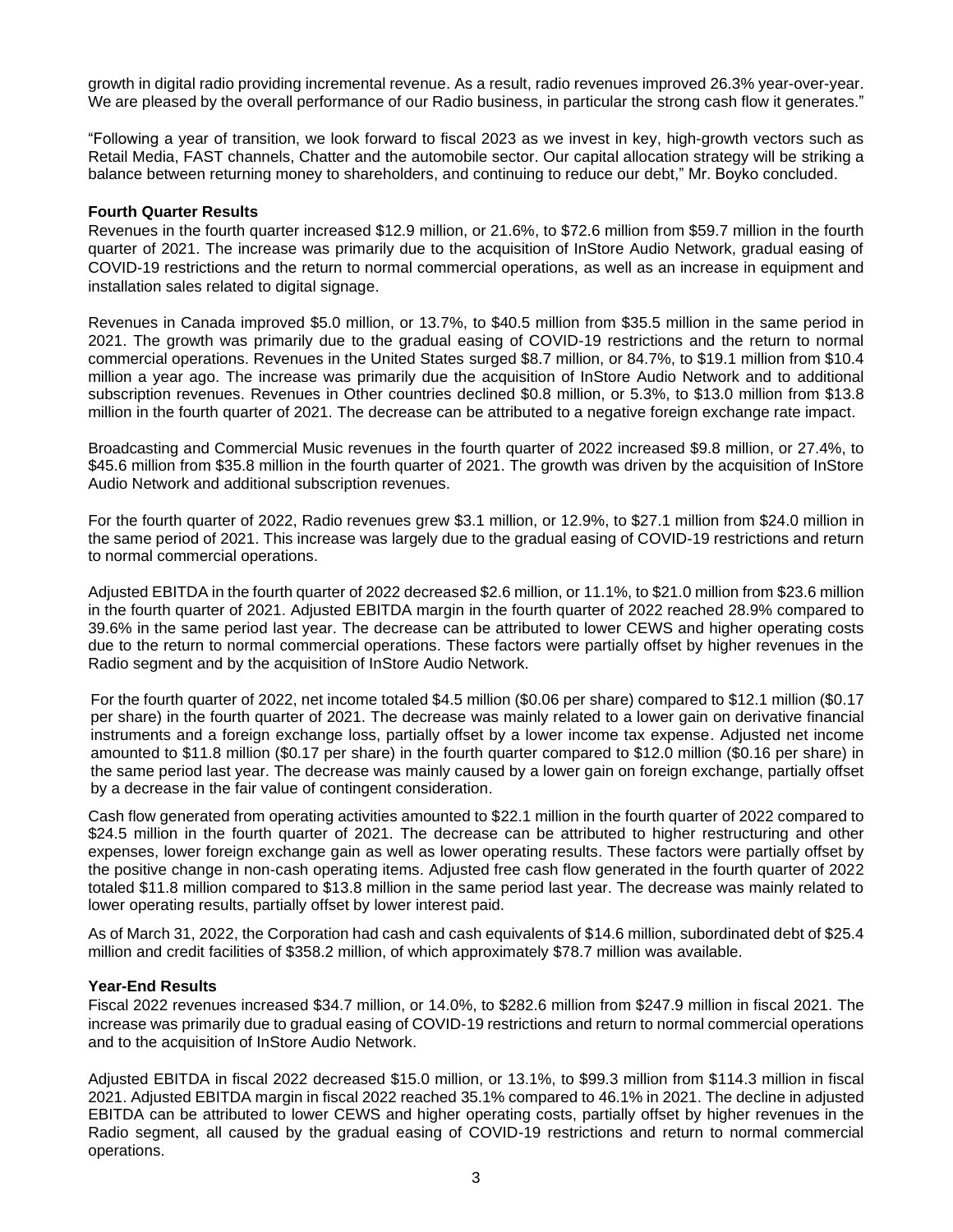Net income in fiscal 2022 totaled \$33.3 million (\$0.47 per share) compared to \$45.1 million (\$0.61 per share) in fiscal 2021. The decrease was mainly related to lower operating results, reduced gain on derivative financial instruments and a foreign exchange loss. These factors were partially offset by a decrease in the fair value of contingent consideration, lower income tax expense and by a loss on the fair value of investment in Fiscal 2021.

Adjusted net income in fiscal 2022 amounted to \$56.4 million (\$0.79 per share) compared to \$62.9 million (\$0.86 per share) in fiscal 2021. The decline was mostly related to lower operating results and foreign exchange loss; these factors were partially offset by a decrease in the fair value of contingent consideration, lower income tax expense and reduced interest expense.

#### **Declaration of Dividend**

The Corporation declared a dividend of \$0.075 per subordinate voting share, variable subordinate voting share and multiple voting share on March 23, 2022. The dividend will be payable on or around June 15, 2022, to shareholders on record as of May 31, 2022.

The Corporation's dividend policy is at the discretion of the Board of Directors and may vary depending upon, among other things, our available cash flow, results of operations, financial condition, business growth opportunities and other factors that the Board of Directors may deem relevant.

The dividends paid are designated as "eligible" dividends for the purposes of the Income Tax Act (Canada) and any corresponding provisions of provincial and territorial tax legislation.

## **Additional Business Highlights and Subsequent Events**

- On May 12, 2022, the Corporation announced that METRO Inc has joined the Stingray Retail Media Network. Under the agreement, Stingray will be responsible for exclusive sales representation of all in-store digital audio advertising within approximately 1,100 METRO network of food stores under several banners in Quebec and Ontario including Metro, Metro Plus, Super C and Food Basics, as well as drugstores primarily under Jean Coutu and Brunet, Metro Pharmacy and Food Basics Pharmacy banners.
- On April 20, 2022, the Corporation announced that it has reached an agreement for the distribution of a suite of free ad-supported channels (FAST channels) to TCL smart TVs in Australia, Brazil, India, Mexico and the United States. The new services within the TCL app include Qello Concerts by Stingray, Stingray Karaoke, Stingray Classica, Stingray DJAZZ, Stingray CMusic, Stingray Naturescape and Stingray Music channels for users to access at no extra cost.
- On April 19, 2022, the Corporation announced that that Walmart Canada has joined the Stingray Retail Media Network. Under the agreement, Stingray will be responsible for exclusive sales representation, in partnership with the Walmart Connect sales team, of all in-store digital audio advertising within the national Walmart Canada retail footprint.
- On April 6, 2022, the Corporation launched Stingray All Good Vibes channels with Amazon's Prime Video Channels in Australia, a paid add-on subscription exclusive to Prime members. Prime members now have access to subscribe to Qello Concerts by Stingray, Stingray Karaoke, Stingray Classica, Stingray DJAZZ, and Stingray Naturescape. The launch showcased the quality and diversity of Stingray's growing product portfolio and its strength in reaching new audiences.
- On March 23, 2022, the Corporation declared a dividend of \$0.075 per subordinate voting share, variable subordinate voting share and multiple voting share. The dividend will be payable on or around June 15, 2022, to shareholders on record as of May 31, 2022.
- On March 14, 2022, the Corporation announced that it has launched 17 free ad-supported channels (FAST channels) on the streaming platform Galxy TV in Canada and the United States.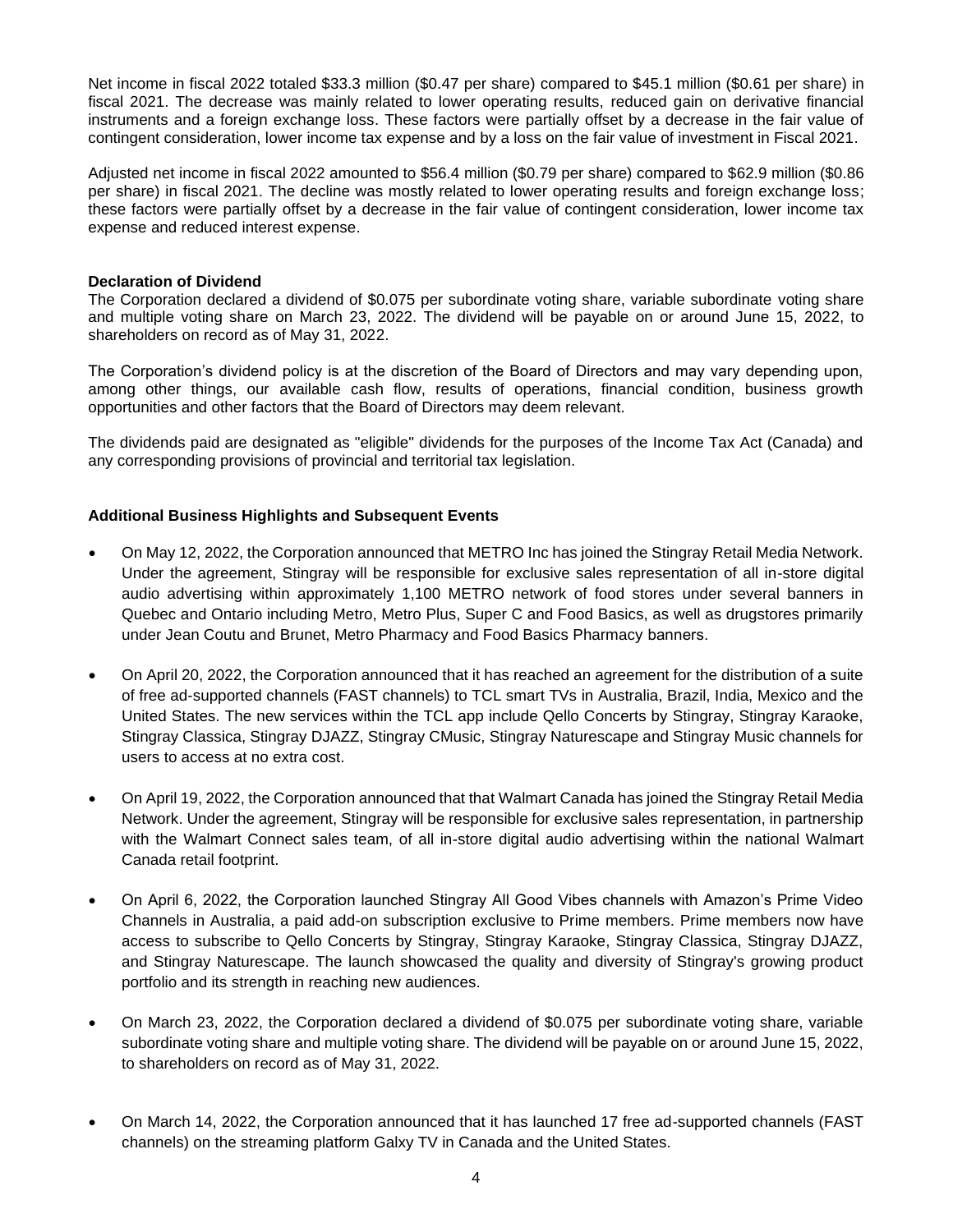- On March 1, 2022, the Corporation announced a partnership with Leger, the largest Canadian-owned market research and analytics firm, to measure the effectiveness of retail-based digital audio advertising in Canada. Leger will conduct surveys to demonstrate that advertising campaigns connected to the Stingray Retail Media Network drive tangible results.
- On February 23, 2022, the Corporation announced a partnership with TikTok, the leading destination for short-form mobile video, to launch TikTok Radio. The collaboration will bring TikTok's top trending music and artists to Stingray's ever-growing audience across multiple platforms.
- On February 8, 2022, the Corporation declared a dividend of \$0.075 per subordinate voting share, variable subordinate voting share and multiple voting share. The dividend was paid on March 15, 2022, to shareholders on record as of February 28, 2022.
- On January 5, 2022, the Corporation announced that it had acquired InStore Audio Network, the largest instore audio advertising network in the United States, reaching 100 million shoppers each week in over 16,000 grocery retailers and pharmacies across the US for total consideration of up to approximately \$59.0 million subject to a specific earn out mechanism set forth in the purchase agreement

## **Conference Call**

The Corporation will hold a conference call to review its financial results on Wednesday, June 8, 2022, at 10:00 AM (ET). Interested parties can join the call by dialing 416-764-8658 (Toronto) or 1-888-886-7786 (toll free). A rebroadcast of the conference call will be available until midnight, July 20, 2022, by dialing 416-764-8692 or 877- 674-7070 and entering passcode 802468.

#### **About Stingray**

Montreal-based Stingray (TSX: RAY.A; RAY.B) is a leading global music, media, and technology company with over 1,000 employees worldwide. Stingray is a premium provider of curated direct-to-consumer and B2B services, including audio television channels, over 100 radio stations, SVOD content, 4K UHD television channels, FAST channels, karaoke products, digital signage, in-store music, and music apps, which have been downloaded over 160 million times. Stingray reaches 400 million subscribers (or users) in 160 countries.

#### **Forward-Looking Information**

This news release contains forward-looking information within the meaning of applicable Canadian securities law. Such forward-looking information includes, but is not limited to, information with respect to Stingray's goals, beliefs, plans, expectations, anticipations, estimates and intentions. Forward-looking information is identified by the use of terms and phrases such as "may", "would", "should", "could", "expect", "intend", "estimate", "anticipate", "plan", "foresee", "believe", and "continue", or the negative of these terms and similar terminology, including references to assumptions. Please note, however, that not all forward-looking information contains these terms and phrases. Forward-looking information is based upon a number of assumptions and is subject to a number of risks and uncertainties, many of which are beyond Stingray's control. These risks and uncertainties could cause actual results to differ materially from those that are disclosed in or implied by such forward-looking information. These risks and uncertainties include, but are not limited to, the risk factors identified in Stingray's Annual Information Form for the year ended March 31, 2022, which is available on SEDAR at www.sedar.com. Consequently, all of the forward-looking information contained herein is qualified by the foregoing cautionary statements, and there can be no guarantee that the results or developments that Stingray anticipates will be realized or, even if substantially realized, that they will have the expected consequences or effects on Stingray's business, financial condition or results of operation. Unless otherwise noted or the context otherwise indicates, the forward-looking information contained herein is provided as of the date hereof, and Stingray does not undertake to update or amend such forward-looking information whether as a result of new information, future events or otherwise, except as may be required by applicable law.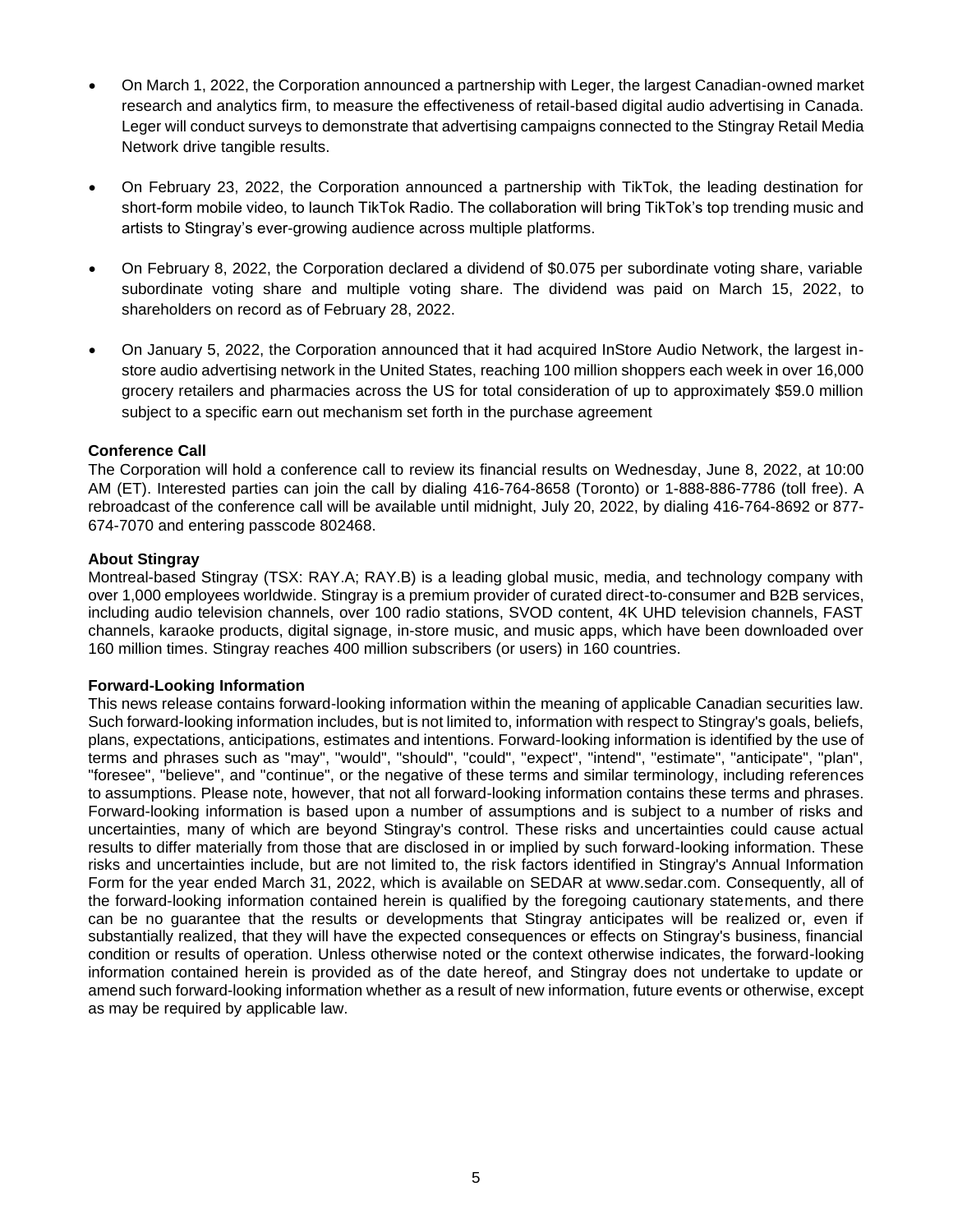## **Non-IFRS Measures**

The Corporation believes that Adjusted EBITDA and Adjusted EBITDA margin are important measures when analyzing its operating profitability without being influenced by financing decisions, non-cash items and income taxes strategies. Comparison with peers is also easier as companies rarely have the same capital and financing structure. The Corporation believes that Adjusted Net income and Adjusted Net income per share are important measures as it shows stable results from its operation which allows users of the financial statements to better assess the trend in the profitability of the business. The Corporation believes that Adjusted free cash flow and Adjusted free cash flow per share are important measures when assessing the amount of cash generated after accounting for capital expenditures and non-core charges. It demonstrates cash available to make business acquisitions, pay dividend and reduce debt. The Corporation believes that Net debt and Net debt to Pro Forma Adjusted EBITDA are important to analyse the company's debt repayment capacity on an annualized basis, taking into consideration the annualized adjusted EBITDA of acquisitions made during the last twelve months. Each of these non-IFRS financial measures is not an earnings or cash flow measure recognized by International Financial Reporting Standards (IFRS) and does not have a standardized meaning prescribed by IFRS. This method of calculating such financial measures may differ from the methods used by other issuers and, accordingly, our definition of these non-IFRS financial measures may not be comparable to similar measures presented by other issuers. Investors are cautioned that non-IFRS financial measures should not be construed as an alternative to net income determined in accordance with IFRS as indicators of our performance or to cash flows from operating activities as measures of liquidity and cash flows.

# **Adjusted EBITDA and Adjusted Net income Reconciliation to Net income**

|                                                               | 3 months  |           | 12 months   |             |
|---------------------------------------------------------------|-----------|-----------|-------------|-------------|
|                                                               | March 31, | March 31, | March 31,   | March 31,   |
|                                                               | 2022      | 2021      | 2022        | 2021        |
| (in thousands of Canadian dollars)                            | Q4 2022   | Q4 2021   | Fiscal 2022 | Fiscal 2021 |
| Net income                                                    | 4,466     | 12,077    | 33,287      | 45,104      |
| Net finance expense (income)                                  | (769)     | (7, 284)  | 6,119       | (1, 199)    |
| Change in fair value of investments                           | 12        |           | 2           | 3,787       |
| Income taxes                                                  | 191       | 4,047     | 9,013       | 15,960      |
| Depreciation and write-off of property and equipment          | 3,862     | 3,082     | 11,069      | 11,653      |
| Depreciation of right-of-use assets                           | 1,201     | 1,436     | 5,076       | 5,660       |
| Amortization of intangible assets                             | 4,176     | 5,303     | 19,399      | 21,379      |
| Share-based compensation                                      | 222       | 235       | 798         | 851         |
| Performance and deferred share unit expense                   | 1,750     | 2,028     | 5,799       | 6,436       |
| Acquisition, legal, restructuring and other expenses (income) | 5,912     | 2,714     | 8,707       | 4,637       |
| <b>Adjusted EBITDA</b>                                        | 21,023    | 23,638    | 99,269      | 114,268     |
| Net finance expense (income), excluding mark-to-market        |           |           |             |             |
| losses (gains) on derivative financial instruments            | (1, 381)  | (3,214)   | (9,516)     | (12, 619)   |
| Income taxes                                                  | (191)     | (4,047)   | (9,013)     | (15,960)    |
| Depreciation of property and equipment and write-off          | (3,862)   | (3,082)   | (11,069)    | (11,653)    |
| Depreciation of right-of-use assets                           | (1,201)   | (1,436)   | (5,076)     | (5,660)     |
| Income taxes related to change in fair value of investments,  |           |           |             |             |
| share-based compensation, performance and deferred            |           |           |             |             |
| share unit expense, amortization of intangible assets, mark-  |           |           |             |             |
| to-market losses (gains) on derivative financial instruments  |           |           |             |             |
| and acquisition, legal, restructuring and other expenses      |           |           |             |             |
| (income)                                                      | (2,608)   | 122       | (8,206)     | (5,521)     |
| <b>Adjusted Net income</b>                                    | 11,780    | 11,981    | 56,389      | 62,855      |